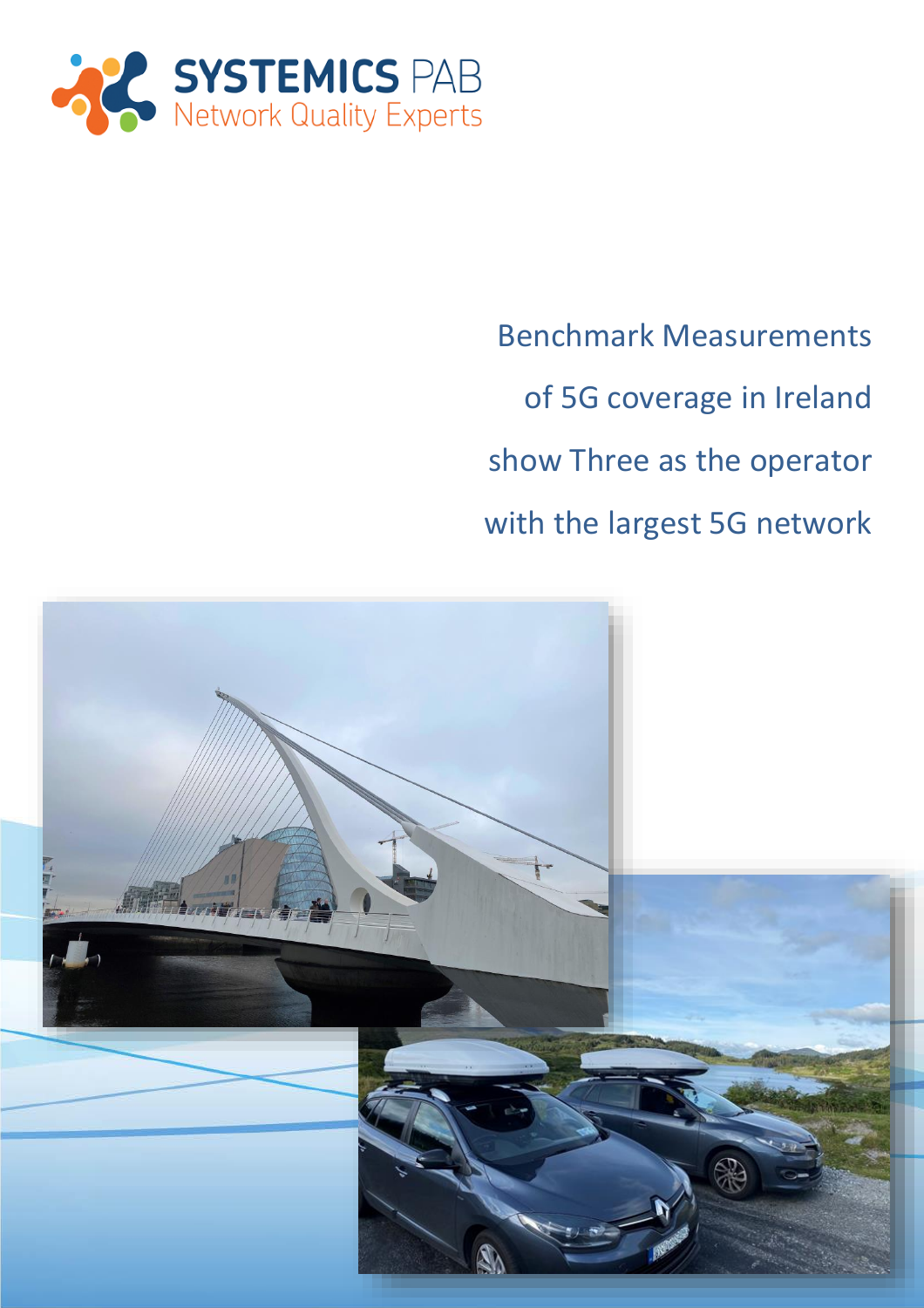

# Summary of the Results

In a survey of 5G coverage conducted by Systemics-PAB in Ireland, the network of Three came on top with the largest 5G coverage in the country. While all three operators have a reasonably good coverage of 5G in Dublin and surrounding areas, outside of County Dublin there is a clear coverage advantage for Three over Eir and Vodafone.



#### *Picture 1 – 5G Coverage of Three*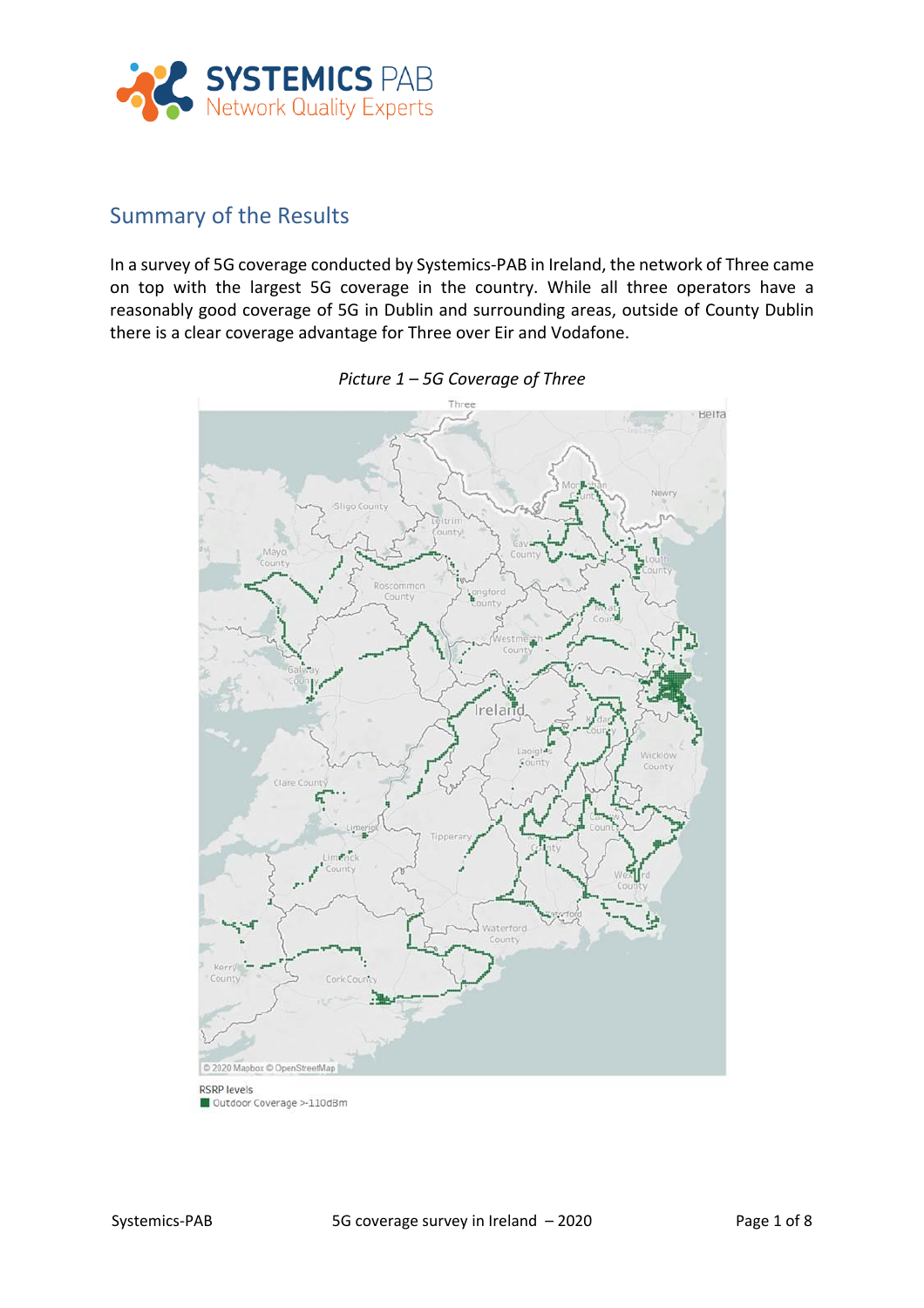

#### EIR pen Z  $10 - 4$ Novir Count Sligo County trin cinty Cavin County Roscommon<br>County aford Meat<sup>1</sup> estm  $\ddot{\phantom{1}}$ Count Ireland Ŧ Wicklow<br>County Clare County ę, Count Tipi **King** mm<br>County Limerick<br>County Wextord County **Naterford** County Ļ, Kerry<sup>b</sup> County © 2020 Mapbox © OpenStreetMap **RSRP** levels Outdoor Coverage >-110dBm

### *Picture 2 – 5G Coverage of Eir*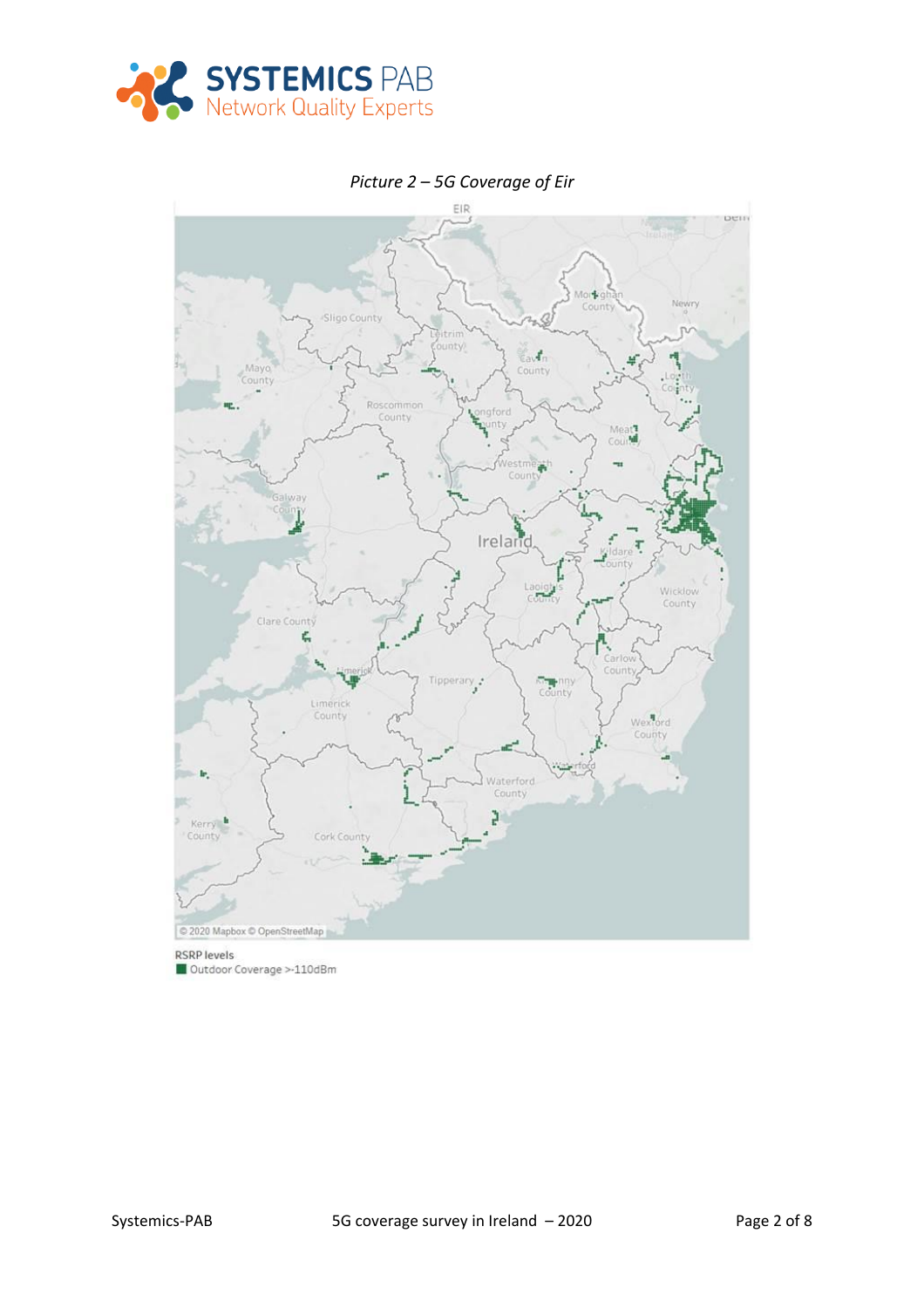



*Picture 3 – 5G Coverage of Vodafone*

Outdoor Coverage >-110dBm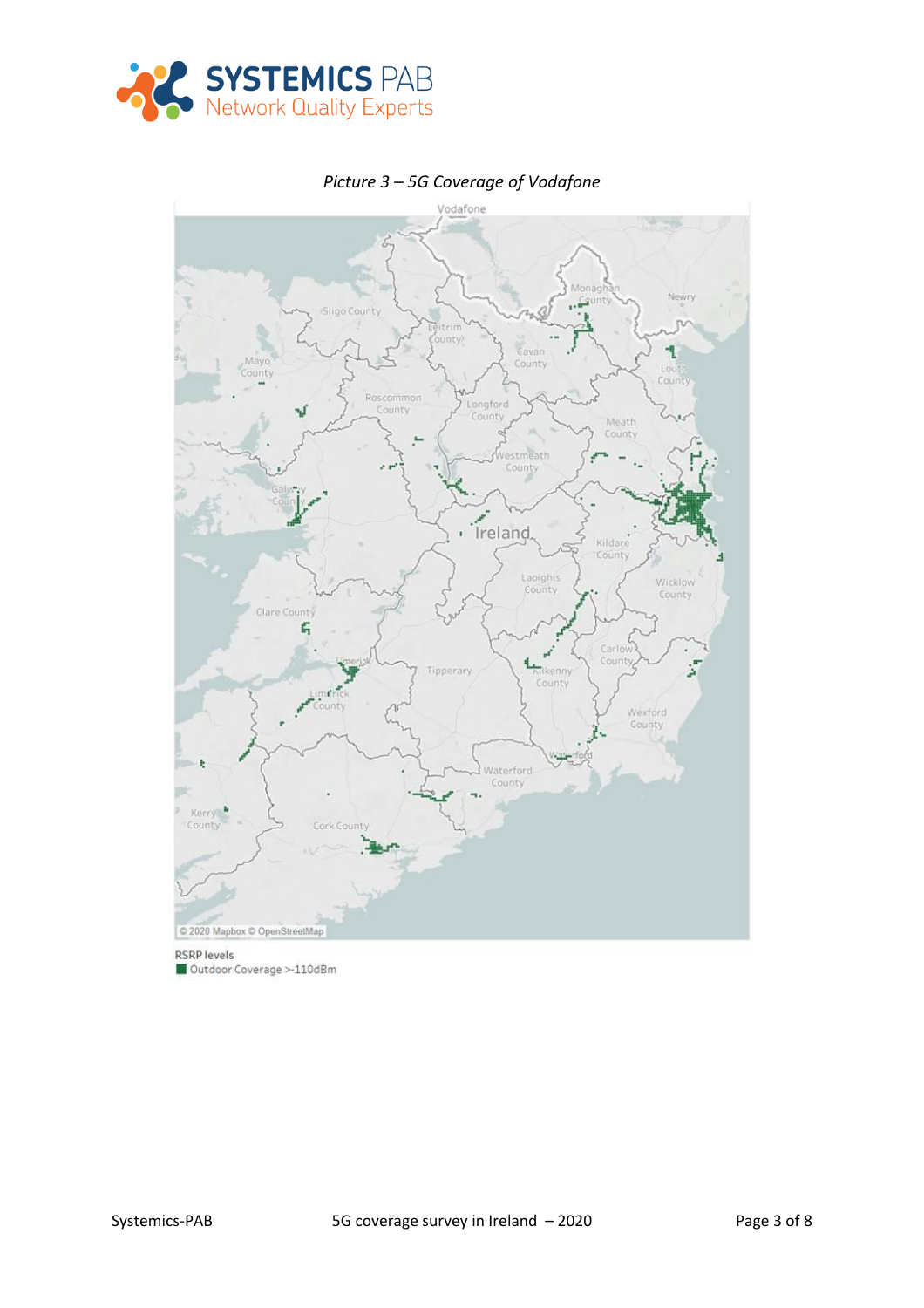

## Geographical coverage of the measurements

Our aim was to do a comprehensive survey of 5G coverage throughout Ireland. In our test route we included the largest cities – Dublin, Cork, Galway and Limerick and wide selection of roads and towns covering most of the counties and most populous urban centres in Ireland. When designing the route we also used publicly available information from operators' web sites related to advertised 5G coverage. Relative density of the roads in a given area is meant to reflect population density in that area. The driveroute outside of main cities covered more than 2,700 km and is shown in the picture below.



*Picture 4 – Drive route*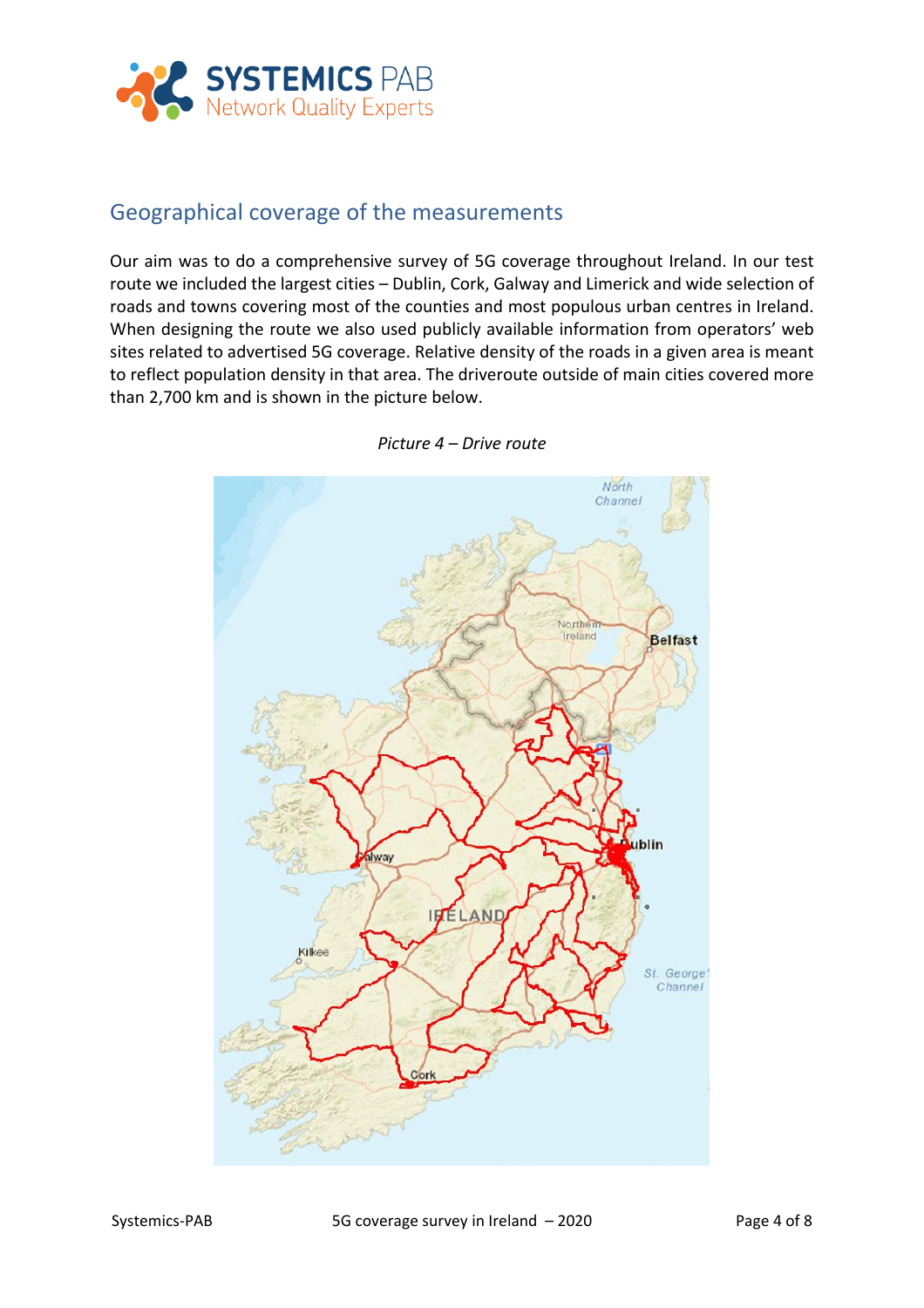

# How the survey was conducted

The measurements were conducted by a measurement car equipped with a Rohde & Schwarz TSME-6 radio scanner collecting radio signal samples in all frequencies allocated to 5G in Ireland. Scanner antena was placed on the roof of the car.

Measurements were performed at the end of October and beginning of November 2020.

## Test results

Radio scanner detected 5G radio networks in the following bands:

- Eir 1800 MHz, 3500 MHz
- Three 1800 MHz, 3500 MHz
- $\bullet$  Vodafone 2100 MHz, 3500 MHz

While 3500 MHz is used by all three operators in Dublin and other main cities, lower frequency bands are deployed predominantly outside of city centres.

The 3500 MHz band has a much wider carrier bandwidth allocated, while in lower frequencies the observed carrier bandwidth is much smaller. Table below summarises it.

|          | <b>1800 MHz</b> | <b>2100 MHz</b> | <b>3500 MHz</b> |
|----------|-----------------|-----------------|-----------------|
| Eir      | 15 MHz          |                 | 80 MHz          |
| Three    | 15 MHz          |                 | 100 MHz         |
| Vodafone |                 | 10 MHz          | 80 and 100 MHz  |

*Table 1 – Bandwidth allocated to 5G*

5G Carrier bandwidth is directly linked with the throughput that can be carried over 5G radio network. Using 5G in 3500 MHz band a user can achieve significant data throughput increase compared to 4G, while lower frequency bands – 1800 MHz and 2100 MHz are mainly used for expanding 5G coverage.

Evaluating the scanner results we combined all the radio signal samples with RSRP level of -110 dBm and above. RSRP is a measure of radio signal strength and the threshold of -110 dBm corresponds to outdoor coverage for stationary use of 5G. Below that threshold the network would most likely redirect the user to 4G network.

Radio scanner collects radio signal samples with a frequency of around one second. With the measurement car moving at 50-60 km/h we collect a radio sample every 15 metres of the driveroute. To visualise these results on the map, we combine radio samples in a grid of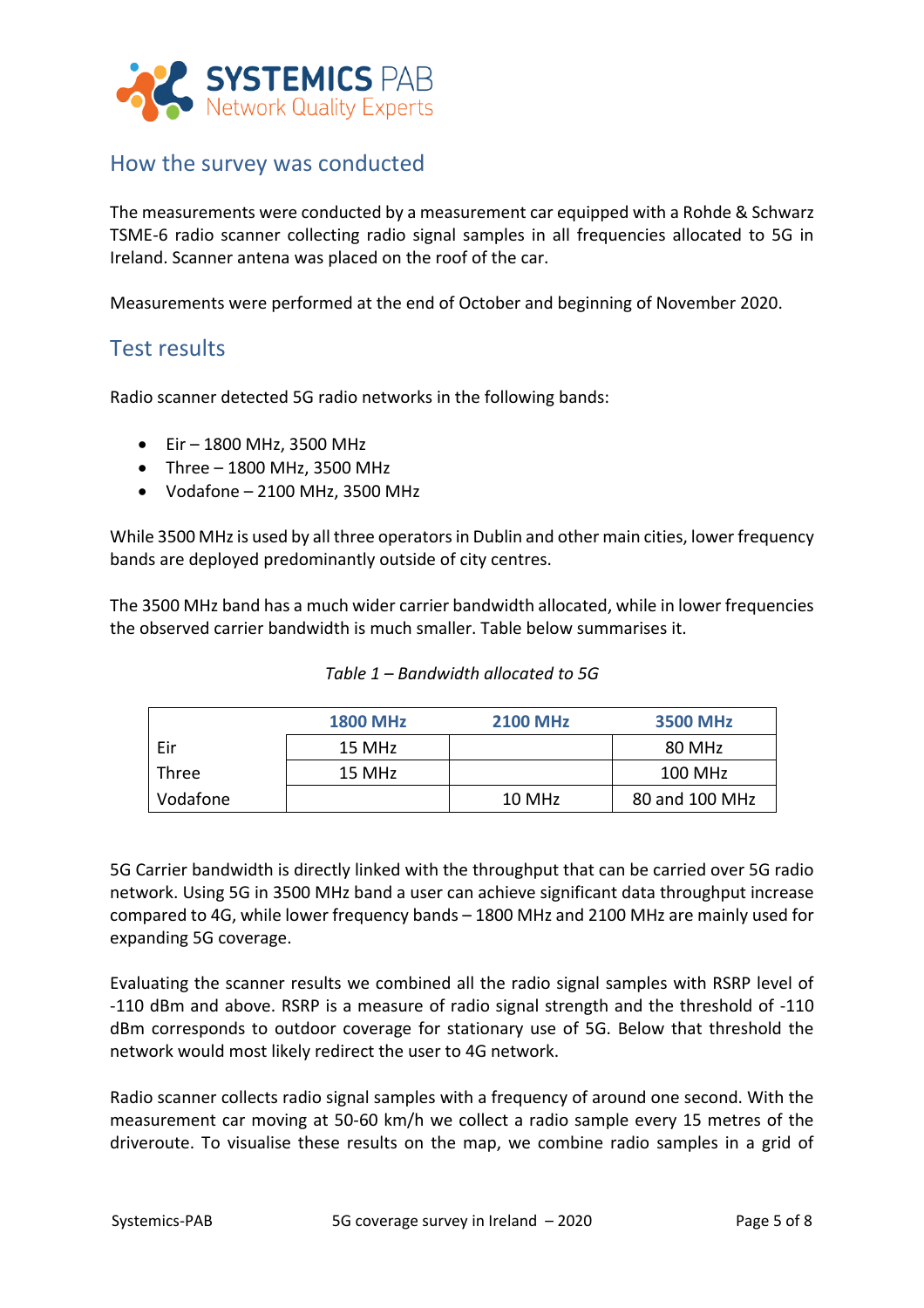

squares 1000 m x 1000 m. For all samples within a given square an average RSCRP value is calculated and a dot representing the center of such a square is placed on the map. Individual dots do not reflect the same amount of samples in a given square, they are meant to represent extend of 5G radio coverage, but not the density of 5G network in a given location. Green dots on the map depict those areas where the average RSRP value for 5G radio is -110 dBm or more.

Summing up the green dots on the map, that correspond to 1000 m x 1000 m squares with average values of RSRP for 5G radio of -110 dBm or more we get the following results.

|                 | Eir  | <b>Three</b> | <b>Vodafone</b> |
|-----------------|------|--------------|-----------------|
| Dublin area     | 349  | 348          | 301             |
| Rest of Ireland | 673  | 2 0 8 5      | 503             |
| Total           | 1022 | 2 4 3 3      | 804             |

*Table 2 – 5G coverage, number of 1000 x 1000 metre squares with RSRP value for 5G radio -110 dBm and above*



The total numbers shown in the table and chart above represent country wide area coverage of 5G that we measured in our survey. As we can see Three is the clear leader in terms of 5G coverage in Ireland right now measured geographically and in terms of population.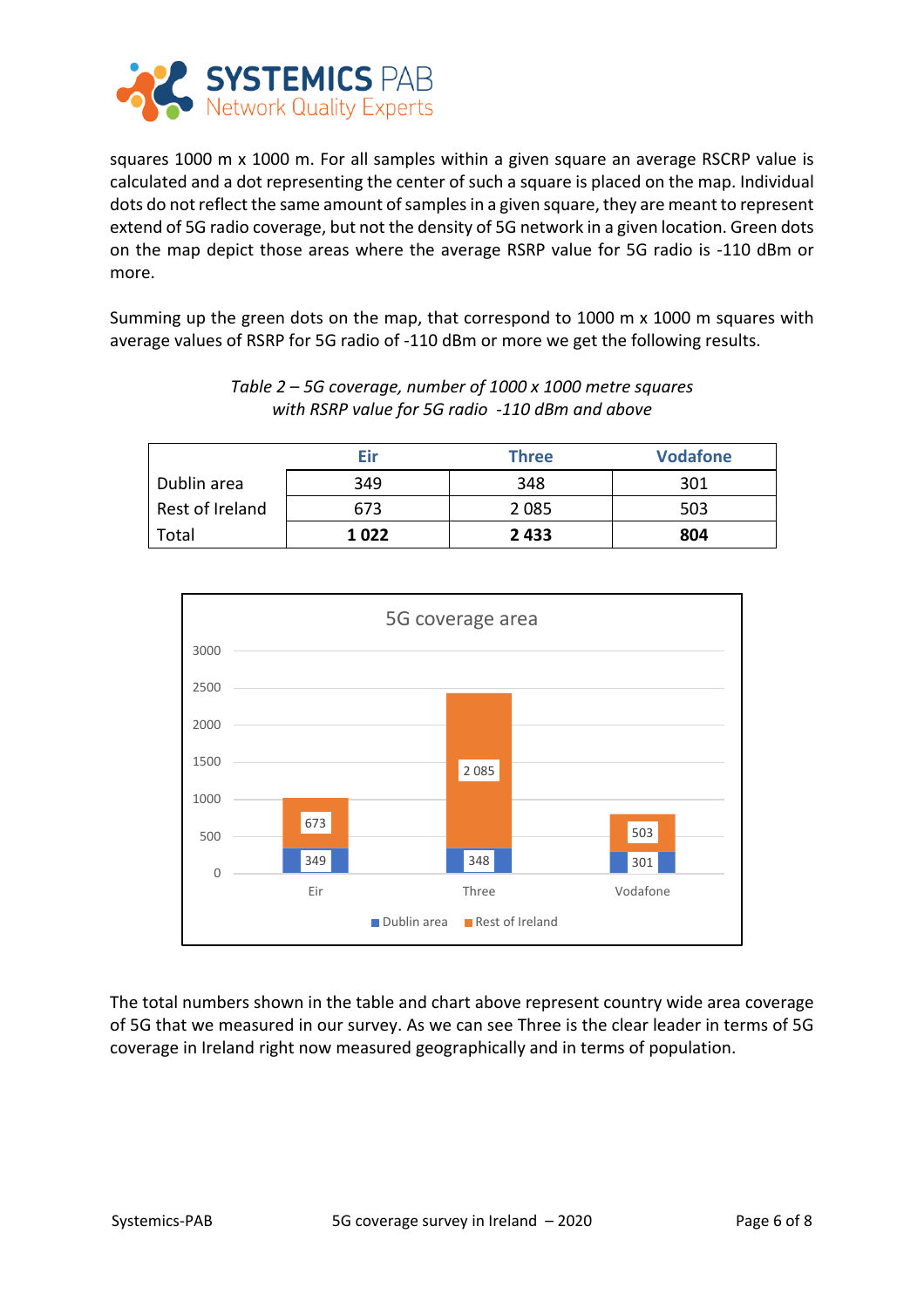

Results shown in the maps in the summary section of this report are repeated here to show the 5G coverage maps of all three operators side by side. In addition we also present the closeup of Dublin area results.



*Picture 6 – 5G Coverage in Dublin area, comparison of operators*